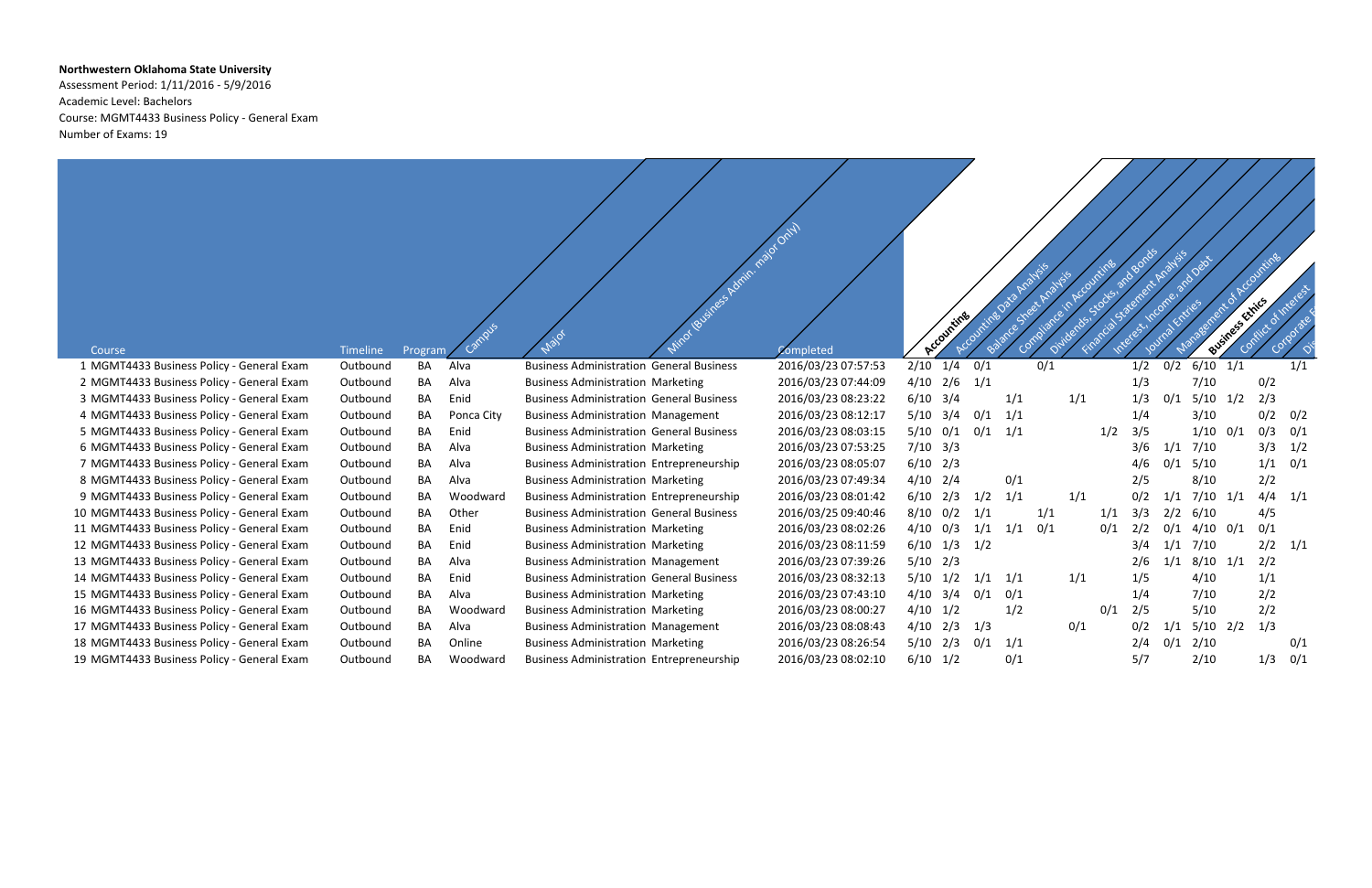

| 3/5 |     | 1/1 | 1/1 | 0/2 | 1/1 |     |     | 1/5 |
|-----|-----|-----|-----|-----|-----|-----|-----|-----|
| 2/5 |     | 0/1 |     | 1/1 | 1/2 | 0/1 |     | 4/5 |
| 2/5 | 0/1 | 2/2 | 0/1 |     |     |     | 0/1 | 4/5 |
| 1/5 |     |     | 0/1 | 0/1 | 1/2 | 0/1 |     | 3/5 |
| 2/5 |     | 1/1 |     | 0/1 | 1/1 |     | 0/2 | 1/5 |
| 1/5 |     |     |     | 1/3 | 0/1 | 0/1 |     | 3/5 |
| 1/5 | 0/1 |     | 0/1 | 0/1 | 0/1 | 1/1 |     | 1/5 |
| 1/5 | 0/1 |     | 0/1 | 0/2 |     | 1/1 |     | 1/5 |
| 2/5 |     | 1/1 | 0/3 |     | 1/1 |     |     | 2/5 |
| 2/5 |     | 2/4 |     |     |     |     | 0/1 | 2/5 |
| 2/5 |     | 1/2 | 0/1 | 1/2 |     |     |     | 0/5 |
| 2/5 | 0/1 | 0/2 | 1/1 |     | 1/1 |     |     | 1/5 |
| 5/5 | 1/1 |     |     | 2/2 |     | 1/1 | 1/1 | 4/5 |
| 1/5 |     | 0/2 | 1/2 | 0/1 |     |     |     | 3/5 |
| 3/5 |     | 1/2 |     |     | 1/1 | 1/2 |     | 3/5 |
| 3/5 | 0/1 | 1/1 | 0/1 |     |     | 2/2 |     | 2/5 |
| 2/5 |     | 0/2 |     | 1/2 |     | 1/1 |     | 2/5 |
| 1/5 |     | 0/1 | 0/2 | 1/2 |     |     |     | 3/5 |
| 2/5 | 1/1 | 0/1 | 0/1 | 1/2 |     |     |     | 1/5 |

Critication Climate chimication Etion climate Ethical Decision Ratina etisch Kyles Ethical Standards Finance Assets Assets Assets Assets Balance Sheets and Financial Statements and Financial Statements and Business Analysis Rations Calculations Interest and Dividends Political de la programa de la programa de la programa de la programa de la programa de la programa de la programa de la programa de la programa de la programa de la programa de la programa de la programa de la programa de Diversification Stakeholders and Shareholdership Stakeholdership Stakeholdership Stakeholdership Stakeholdership Stakeholdership Stakeholdership Stakeholdership Stakeholdership Stakeholdership Stakeholdership Stakeholdership Stakeholdersh Control and Types of Leader Power Employee Development Leader Lager Latitude 1/2 2/3 1/3 2/10 0/3 1/2 0/1 0/2 1/1 0/1 3/10 0/1 2/3 0/2 0/2 1/2 4/10 2/2 0/1 0/2 0/1 1/2 1/2 3/5 1/1 1/1 0/2 1/1 1/5 3/4 1/1 3/3 2/10 0/1 0/1 2/4 0/1 0/2 0/1 8/10 1/1 3/4 2/2 1/1 1/2 4/10 0/1 0/1 2/3 0/2 2/3 0/1 2/4 7/10 2/2 3/4 1/1 1/1 0/2 5/10 0/2 0/1 0/1 3/3 1/1 1/2 4/10 0/1 1/1 2/2 0/3 0/1 1/2 2/4 1/1 0/1 4/10 1/2 0/1 0/1 1/2 1/2 1/2 7/10 1/2 4/5 1/1 0/1 1/1 3/10 0/1 0/1 2/6 1/2 1/5 0/1 0/1 1/2 0/1 3/5 0/2 1/1 0/2 3/10 1/2 0/1 1/3 0/2 1/1 0/1 6/10 1/1 0/1 1/2 1/1 1/2 0/1 2/2 3/10 1/3 0/1 0/1 2/3 0/2 1/1 1/2 0/1 1/1 2/10 1/1 1/2 0/5 0/1 0/1 7/10 0/1 5/6 2/2 0/1 5/10 0/3 1/1 1/2 2/2 0/1 1/1 1/5 1/3 0/1 0/1 3/5 0/1 3/5 1/2 3/10 0/2 0/1 1/1 1/3 0/1 1/2 6/10 2/3 1/1 2/3 0/1 1/2 6/10 1/1 1/2 3/5 1/1 0/1 1/5 0/1 0/1 0/1 0/1 1/1 1/5 2/2 3/5 1/1 4/10 2/3 0/1 1/2 0/1 0/2 1/1 6/10 0/3 3/3 0/1 2/2 1/1 3/10 1/1 0/3 0/1 2/3 0/1 0/1 0/1 1/2 0/1 5/10 1/1 1/4 0/1 2/2 1/2 8/10 1/2 3/3 0/1 4/4 3/10 0/1 1/1 1/1 0/3 1/3 0/1 2/5 1/1 0/3 1/1 2/5 1/1 0/2 1/1 0/1 6/10 1/1 2/3 1/2 0/1 1/1 1/2 7/10 1/2 2/2 2/3 0/1 1/1 1/1 6/10 1/1 1/2 0/1 3/5 1/1 2/5 2/4 0/1 2/5 0/2 1/3 1/1 2/2 4/10 1/2 3/5 0/1 0/2 5/10 2/3 1/1 1/4 1/1 0/1 5/10 0/1 1/2 2/4 1/1 1/1 0/1 2/5 1/2 0/1 1/2 0/5 0/1 1/2 1/2 2/2 2/10 0/1 0/2 1/1 0/1 0/2 0/2 1/1 6/10 0/1 1/1 1/3 1/1 0/1 3/3 5/10 0/1 1/2 1/1 1/3 2/3 2/5 0/1 0/2 1/1 1/1 1/5 2/2 3/4 0/1 3/10 1/2 1/1 0/2 0/2 0/1 1/2 5/10 0/1 1/1 3/5 0/1 0/1 1/1 6/10 0/1 1/1 1/1 2/4 2/2 0/1 5/5 1/1 2/2 1/1 1/1 4/5 1/2 1/4 0/1 1/2 2/10 0/3 1/1 0/1 0/1 0/2 1/2 4/10 0/1 0/1 0/1 1/2 1/1 1/2 0/1 1/1 4/10 1/1 0/1 0/1 1/2 1/3 1/2 1/5 0/2 1/2 0/1 3/5 0/1 2/3 1/2 2/2 3/10 1/4 1/4 0/1 1/1 5/10 2/3 2/4 1/3 4/10 0/1 2/2 0/2 0/1 1/2 1/2 0/1 2/3 1/2 0/2 1/10 1/4 0/2 0/1 0/1 0/2 3/10 2/5 0/3 1/2 6/10 0/1 4/7 1/1 1/1 3/5 0/1 1/1 0/1 2/2 2/5 0/2 0/1 2/2 2/10 1/4 1/4 0/1 0/1 0/1 3/10 0/3 0/1 0/1 2/2 0/2 1/1 2/10 0/1 1/1 0/2 1/4 0/1 0/1 0/3 0/1 1/2 1/3 6/10 3/4 1/3 1/1 1/2 7/10 0/1 1/2 2/3 1/1 1/1 1/1 1/1 4/10 0/2 1/1 0/1 1/1 2/5 1/5 0/1 0/2 1/2 3/5 1/1 0/3 0/1 0/1 6/10 0/2 1/1 2/2 1/1 1/1 1/3 3/10 1/2 1/4 1/3 0/1 2/10 0/2 0/1 0/2 0/1 2/3 0/1 2/5 1/1 0/1 0/1 1/2 1/5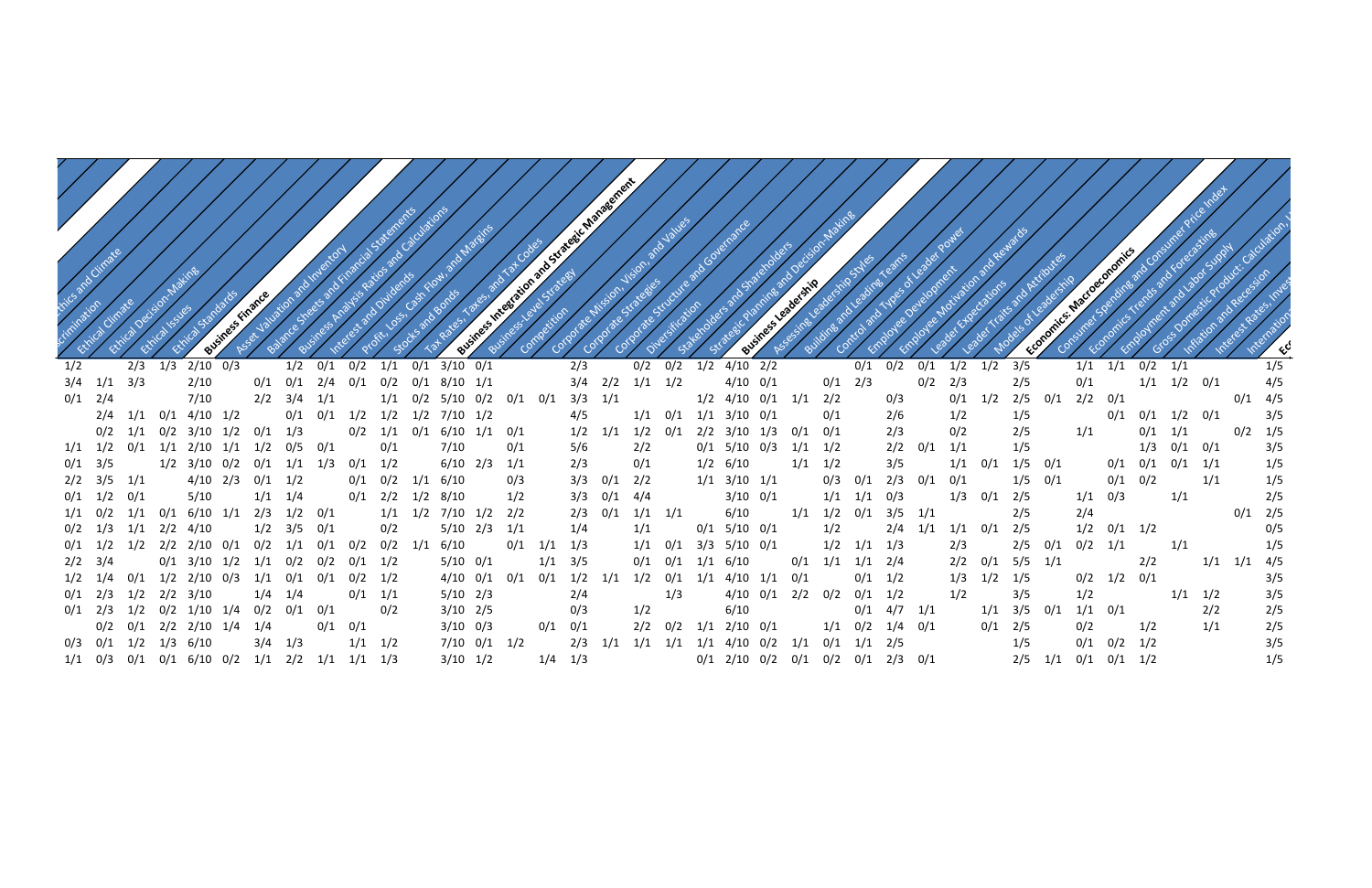| Management: Human Resource Management                                                                                                                                                                    |  |
|----------------------------------------------------------------------------------------------------------------------------------------------------------------------------------------------------------|--|
|                                                                                                                                                                                                          |  |
|                                                                                                                                                                                                          |  |
|                                                                                                                                                                                                          |  |
|                                                                                                                                                                                                          |  |
|                                                                                                                                                                                                          |  |
|                                                                                                                                                                                                          |  |
| 1/2 Margaret Road Responsibilities<br>Recurring and Relation of Employee<br>I I MERIT RESURTION OF BUSINESS OF<br>esa herearients and Documents<br>Vacso d'evenir de la régnitations<br>Management: Oper |  |
|                                                                                                                                                                                                          |  |

| 1/1 | 1/3 | 1/1 | 0/1 |     | 0/1 | 1/4 |     | 1/3 |
|-----|-----|-----|-----|-----|-----|-----|-----|-----|
| 1/1 | 2/3 |     |     | 1/1 | 1/2 | 1/4 | 0/1 | 1/2 |
|     | 2/3 | 1/1 |     | 1/2 |     | 0/4 | 0/1 | 0/2 |
|     | 3/3 |     |     | 2/2 | 1/1 | 4/4 | 1/1 | 1/1 |
|     | 1/3 | 0/1 | 1/2 |     |     | 2/3 | 1/1 | 1/2 |
|     | 2/4 |     | 1/3 |     | 1/1 | 0/3 |     | 0/1 |
| 1/1 | 2/3 |     | 2/3 |     |     | 1/3 | 0/1 | 0/1 |
| 1/2 | 1/3 | 0/1 | 0/1 | 1/1 |     | 1/4 | 0/1 | 0/1 |
| 0/1 | 1/3 |     | 1/2 |     | 0/1 | 0/3 | 0/1 | 0/1 |
| 1/3 | 2/3 |     | 1/2 |     | 1/1 | 2/3 | 1/1 | 1/2 |
| 0/1 | 1/3 | 1/1 | 0/1 | 0/1 |     | 2/3 | 1/1 |     |
| 1/2 | 2/3 | 1/2 | 1/1 |     |     | 0/3 |     | 0/1 |
| 0/2 | 2/3 |     | 1/2 | 1/1 |     | 1/4 |     |     |
| 1/2 | 1/3 |     |     | 1/1 | 0/2 | 1/4 |     | 1/1 |
|     | 3/4 |     | 2/2 |     | 1/2 | 0/3 | 0/1 | 0/1 |
| 1/1 | 3/3 | 1/1 | 2/2 |     |     | 0/4 |     |     |
| 0/1 | 0/3 | 0/1 | 0/1 | 0/1 |     | 1/3 | 1/3 |     |
| 1/1 | 1/4 |     | 0/1 | 0/1 | 1/2 | 0/3 | 0/1 | 0/2 |
|     | 1/3 | 1/2 |     | 0/1 |     | 3/3 | 1/1 | 1/1 |

Dominic Products: Calculation, Use, Analysis<br>Products: Calculation, Use, Analysis<br>Dominic Products International Trends and Profits and Fiscal Policy and Analysis<br>Price, Cost, and Policy and Profits<br>Price, Cost, and Profits and Profits supply advantages Global Dimensions of Business and Trade Strategies international contraction and the response of the contraction of the and contraction of the contraction of the contraction of the contraction of the contraction of the contraction of the contraction of the contraction of t Information Management Procedures and Protections and Protections Internal and Extra Assembly ase ckerce Analysis Equal Employment Opportunity Equal Employee of Proportunity Financial Regulation 0/1 1/1 0/3 6/10 2/2 2/5 1/2 1/1 6/10 3/3 0/1 1/1 1/1 1/2 0/2 9/10 2/2 2/2 0/1 4/4 1/1 1/3 1/1 0/1 0/1 1/4 1/3 2/2 0/1 2/2 0/10 0/1 0/3 0/1 0/1 0/4 3/10 1/1 1/2 0/1 0/1 0/1 0/1 1/4 4/10 0/2 1/2 0/1 0/1 0/2 2/2 2/3 2/2 8/10 2/2 2/2 2/4 5/10 1/1 1/1 0/3 1/3 1/1 1/1 6/10 1/1 2/2 1/3 1/3 1/1 1/2 0/1 1/1 1/1 5/10 1/2 1/3 1/2 2/3 6/10 0/1 0/1 1/1 1/2 3/3 1/1 0/1 5/10 1/2 1/2 1/1 1/1 1/3 0/1 3/3 2/2 1/1 4/4 1/1 1/1 1/2 0/2 0/1 4/10 0/1 1/4 1/2 2/3 4/10 1/3 1/1 1/2 0/1 1/1 0/1 0/1 4/10 0/2 2/3 0/1 2/3 0/1 1/3 0/1 1/2 2/3 1/1 1/2 0/1 2/3 1/1 5/10 0/2 1/3 2/2 0/1 2/2 4/10 1/2 0/1 0/1 0/2 1/1 2/3 5/10 2/3 1/3 1/3 1/1 1/3 0/2 6/10 2/2 2/3 1/1 1/3 0/1 4/10 1/2 2/3 0/3 1/1 0/1 5/10 1/1 1/1 0/2 0/1 1/1 1/2 0/1 1/1 2/3 2/3 1/3 0/1 0/1 0/3 0/1 1/1 4/10 2/6 2/2 0/2 8/10 3/4 0/1 1/1 4/4 7/10 1/2 2/2 1/1 1/1 1/2 1/2 1/3 0/1 0/1 1/1 1/4 0/1 0/1 1/1 1/2 0/2 5/10 2/3 1/2 1/1 1/2 0/2 6/10 1/1 1/4 3/3 0/1 1/1 5/10 1/2 0/1 2/4 1/1 1/1 0/1 1/3 1/2 0/1 0/3 0/1 0/1 0/1 1/2 1/2 5/10 0/1 1/3 1/2 2/3 1/1 6/10 1/1 0/1 0/1 1/1 1/1 2/4 1/1 6/10 1/1 1/1 1/1 1/1 0/1 1/2 1/3 2/3 1/2 1/1 2/3 1/1 1/2 0/2 0/1 0/1 0/1 3/10 1/4 0/3 1/2 1/1 6/10 1/1 0/2 2/2 1/2 0/1 1/1 1/1 4/10 1/1 2/3 0/1 1/1 0/2 0/1 0/1 1/3 0/1 3/10 1/1 1/4 0/1 1/3 0/1 5/10 0/2 0/1 4/4 1/1 0/1 0/1 3/10 0/1 1 1/4 1/3 1/2 3/3 3/10 2/7 1/1 0/2 5/10 0/1 3/5 0/2 1/1 1/1 7/10 1/1 0/1 1/1 2/2 2/2 1/1 0/2 2/3 1/2 1/1 1/4 2/3 0/1 1/1 5/10 1/3 3/3 1/2 0/2 5/10 1/1 0/1 1/4 1/2 1/1 1/1 6/10 1/2 1/1 1/2 0/1 1/1 1/1 1/2 1/3 1/1 0/2 1/4 1/1 1/2 1/1 1/2 5/10 0/2 0/1 3/4 2/3 4/10 1/2 0/2 0/1 0/2 1/1 1/1 1/1 4/10 1/1 0/1 1/2 1/2 1/4 3/4 2/2 1/2 0/3 0/1 0/1 1/2 1/3 3/10 1/3 2/3 0/2 0/2 6/10 1/1 1/1 2/3 2/2 0/1 0/1 0/1 4/10 1/2 1/3 1/1 0/2 0/1 1/1 3/3 1/1 2/2 0/4 1/3 1/2 4/10 2/5 1/2 0/2 1/1 5/10 1/1 2/2 1/2 0/1 1/2 0/1 0/1 3/10 0/1 1/3 1/2 1/1 0/2 0/1 0/3 0/1 0/1 0/1 1/3 1/3 2/4 1/1 8/10 1/2 3/3 1/2 2/2 1/1 5/10 0/1 2/2 1/3 0/1 2/3 7/10 2/3 1/1 1/1 2/2 0/2 1/2 0/3 2/10 0/1 2/3 0/2 0/4 0/10 0/3 0/1 0/2 0/1 0/3 4/10 1/3 1/1 0/1 1/1 0/2 0/1 1/1 1/3 1/2 0/1 3/3 1/1 1/1